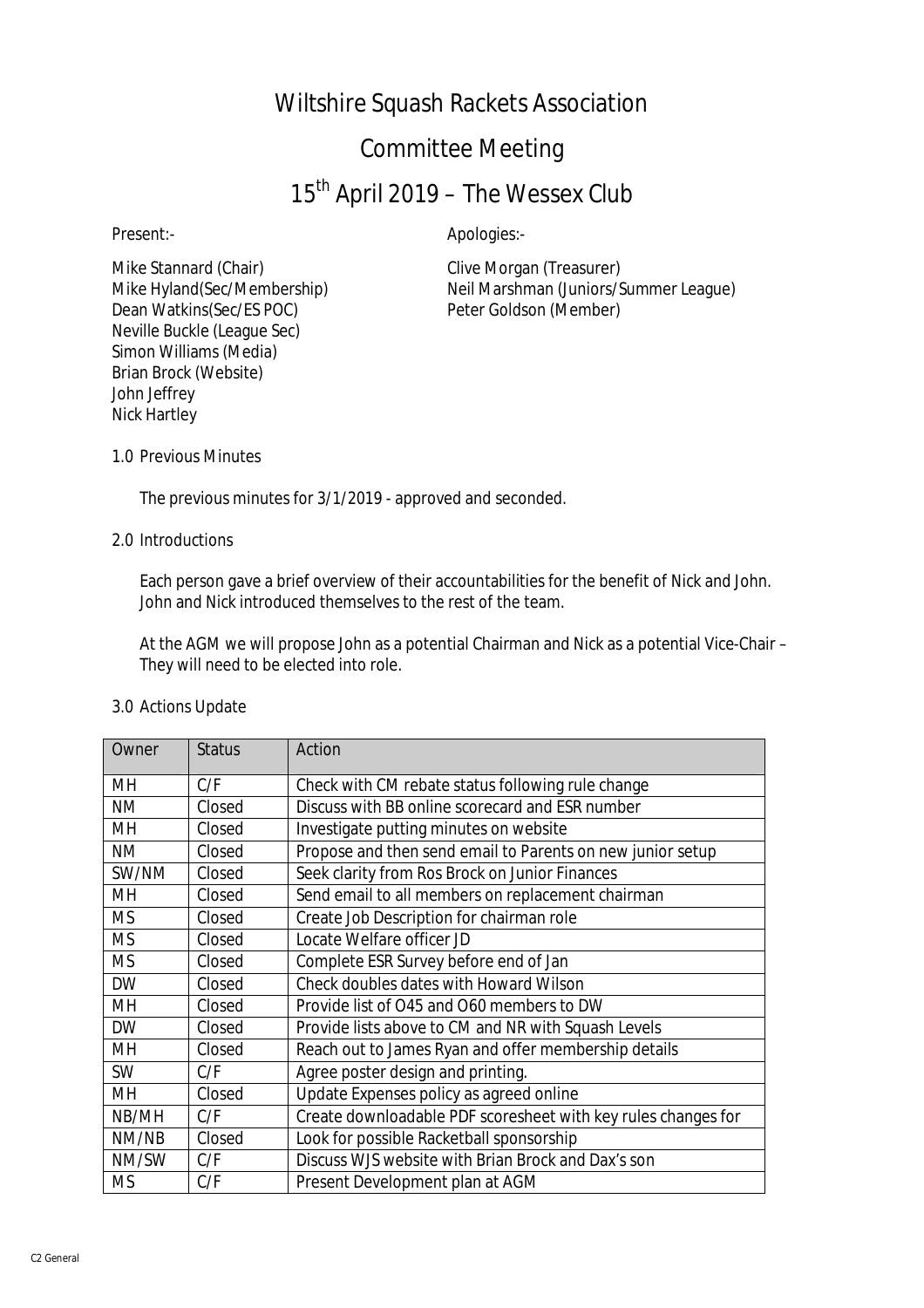Follow-on Actions:-

BB - Build and test link to ESR DB - ready for Winter 19. DW – Communicate Doubles closed dates

#### 4.0 AGM

The agreed date for the AGM would be during the lunchtime slot on the  $29<sup>th</sup>$  June 2019 – during the Racketball Closed (12:00-14:00) probably for 1hr.

Actions:

 $NB - To$  make room in the schedule of play

MH – Announce the AGM to the Wiltshire Membership.

 $MH -$  Send BB a paragraph for the Website

 $DW$  – To help chase attendance – once announced (The aim is to have one representative from each club or team).

MS – To consider the benefit of giving bonus points to the teams that have sent representation.

#### 5.0 Next Committee meetings

Proposed dates:-

Mon Sept 9th 2019 Thur Jan  $2<sup>nd</sup>$  2020 Wed Mar  $4^{\text{th}}$  2020

Action:

MH – send out calendar appointments for these dates and communicate with committee members.

6.0 Junior Handover

- BB Shared a financial statement of the current position.
- Website maintained by Dax's Son He can't maintain it any longer for free. £20 p/h for him to maintain. BB relocated it to his server.
- NM Picked-up some of the WJS stuff and organising events etc.
- WJS Committee currently being formed..
- Dax recognition from ESR as Star Coach. We should recognise.

Actions:-

BB - Link on Website to article and small piece on website – once award made JJ and BB - to get together and propose something. Within two weeks of the award.

#### 7.0 Tournaments

O45s - Springfield Leisure Centre, Corsham- 27/28<sup>th</sup> April 2019 – 12 entries – Mike Stannard